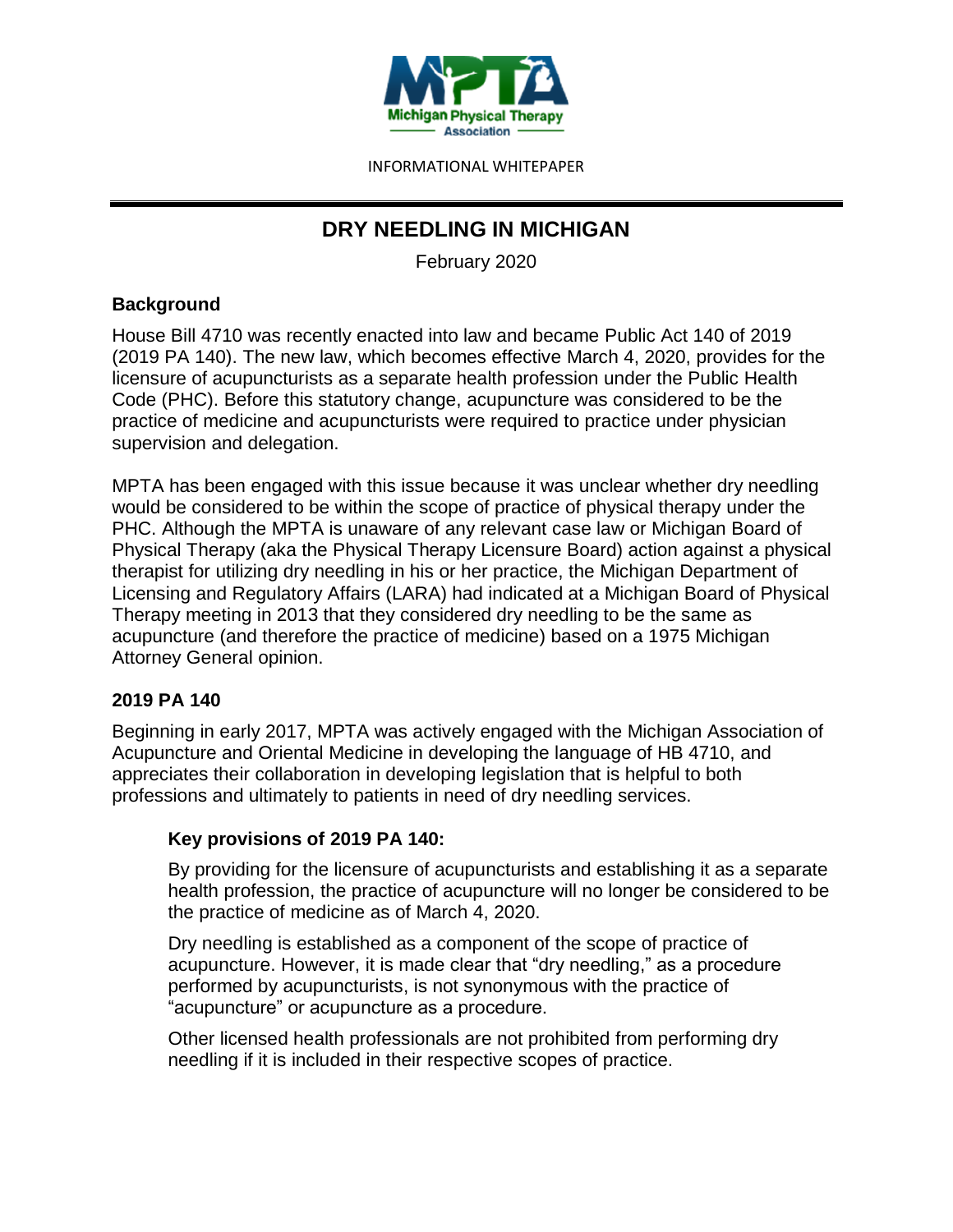

Dry needling is defined as:

"… a rehabilitative procedure using filiform needles to penetrate the skin or underlying tissues by targeting only myofascial trigger points and muscular and connective tissues to affect change in body structures and functions for the evaluation and management of neuromusculoskelatal pain and movement impairment. Dry needling does not include the stimulation of auricular points or other acupuncture points."

# **Physical Therapist Scope of Practice**

The term "scope of practice" is broad and includes:

- 1) The **professional scope of practice** as defined by the Commission on Accreditation in Physical Therapy Education (CAPTE) entry-level education standards, American Physical Therapy Association (APTA) positions and policies, and Federation of State Boards of Physical Therapy (FSBPT) resource papers.
- 2) The **regulatory scope of practice** as defined by state law.

Other factors that may influence a Physical Therapist's selection of interventions to be performed include personal scope of competence, third party payer regulations, and facility/organization policies, as discussed later in this document.

The regulatory scope of practice for Physical Therapists in Michigan includes "physical measures," "therapeutic exercise," and "rehabilitative procedures." The PHC only provides further definition/clarification for "physical measures." There is no definition/clarification for "therapeutic exercise" or "rehabilitative procedures." It is difficult for an individual Physical Therapist to make a determination for his or her own professional practice about permissible "rehabilitative procedures," including dry needling. There are several sources that should be considered:

- ➢ APTA Policies, Positions, and Resource Papers.
	- o [http://www.apta.org/StateIssues/DryNeedling/ClinicalPracticeResourcePa](http://www.apta.org/StateIssues/DryNeedling/ClinicalPracticeResourcePaper/) [per/](http://www.apta.org/StateIssues/DryNeedling/ClinicalPracticeResourcePaper/)
		- The definition of dry needling is nearly identical to the definition of dry needling in 2019 PA 140.
	- o <http://www.apta.org/StateIssues/DryNeedling/ResourcePaper/>
		- **EXEDENT IS Affirms that dry needling is specifically listed as a component of** physical therapist practice per APTA Board Directors Guideline BOD G02-14-18-12.
		- Note that dry needling is not considered entry-level practice.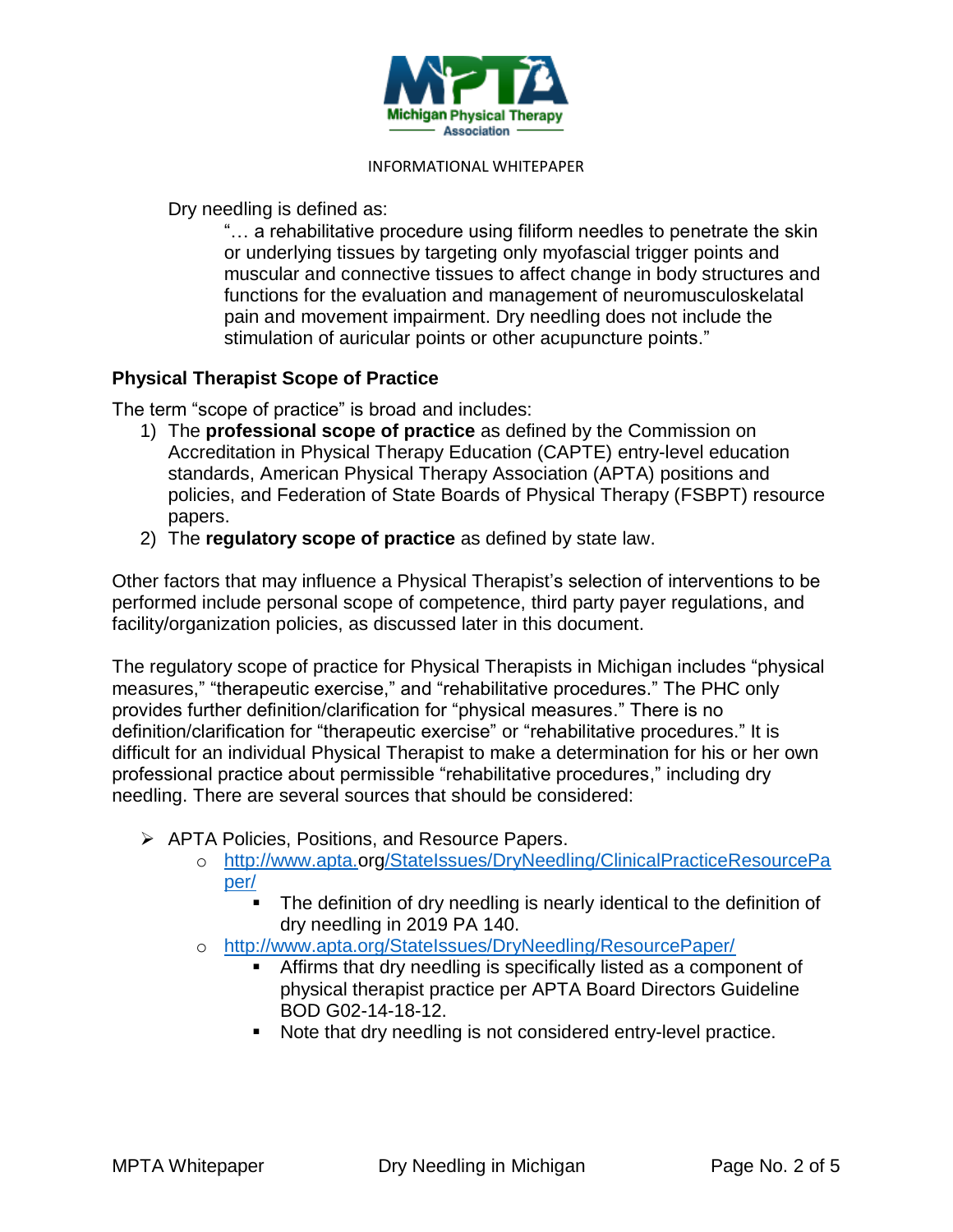

- o [http://www.apta.org/uploadedFiles/APTAorg/About\\_Us/Policies/Practice/P](http://www.apta.org/uploadedFiles/APTAorg/About_Us/Policies/Practice/ProceduralInterventions.pdf) [roceduralInterventions.pdf](http://www.apta.org/uploadedFiles/APTAorg/About_Us/Policies/Practice/ProceduralInterventions.pdf)
	- Note that dry needling is an intervention that should not be delegated to a physical therapist assistant.
- ➢ The Guide to Physical Therapist Practice 3.0.
	- o <http://guidetoptpractice.apta.org/>
		- Dry needling is specifically listed as a component of manual therapy techniques.
- ➢ FSBPT Resource Papers.
	- o [https://www.fsbpt.org/FreeResources/RegulatoryResources/DryNeedlingC](https://www.fsbpt.org/FreeResources/RegulatoryResources/DryNeedlingCompetencies.aspx) [ompetencies.aspx](https://www.fsbpt.org/FreeResources/RegulatoryResources/DryNeedlingCompetencies.aspx)
		- Note that dry needling is not considered to be entry-level practice.
- $\triangleright$  Prevailing practice.
	- $\circ$  The MPTA does not yet have any data to directly measure prevailing practice with regard to dry needling in Michigan. In an effort to determine the extent of its use, MPTA may conduct a survey of practicing physical therapists in the near future.
- ➢ Personal scope of competence.
	- o Because all existing professional practice standards do not consider dry needling to be an entry level skill, the burden is on the individual licensee to prove that he or she has received training related to the performance of, and is competent to perform, dry needling procedures in his or her practice.

## **Additional Interpretation of PT Scope of Practice Now Warranted**

As stated above, the terms "therapeutic exercise" and "rehabilitative procedures," while specifically included in the physical therapy scope of practice in Part 178 of the PHC, are not further defined in state law. Because a statute often contains shortcomings in specificity, policymakers, regulators, and practitioners alike must look at other relevant material to make educated decisions regarding scope of practice. It is also true that until 2019 PA 140 becomes law on March 4, 2020, the terms "rehabilitative procedure" and "dry needling" are not used anywhere else in the Michigan Compiled Laws. 2019 PA 140 adds a definition of dry needling in the PHC as a "rehabilitative procedure." The MPTA believes that the reference to dry needling as a rehabilitative procedure in 2019 PA 140 provides sound rationale to reasonably derive that dry needling is within the scope of practice for physical therapy as a rehabilitative procedure.

If this interpretation is valid, it would mean that with appropriate education and training, dry needling may be performed by physical therapists in Michigan.

This interpretation has not been examined by the regulatory agencies that oversee Physical Therapy practice in Michigan, nor has it been tested in the courts.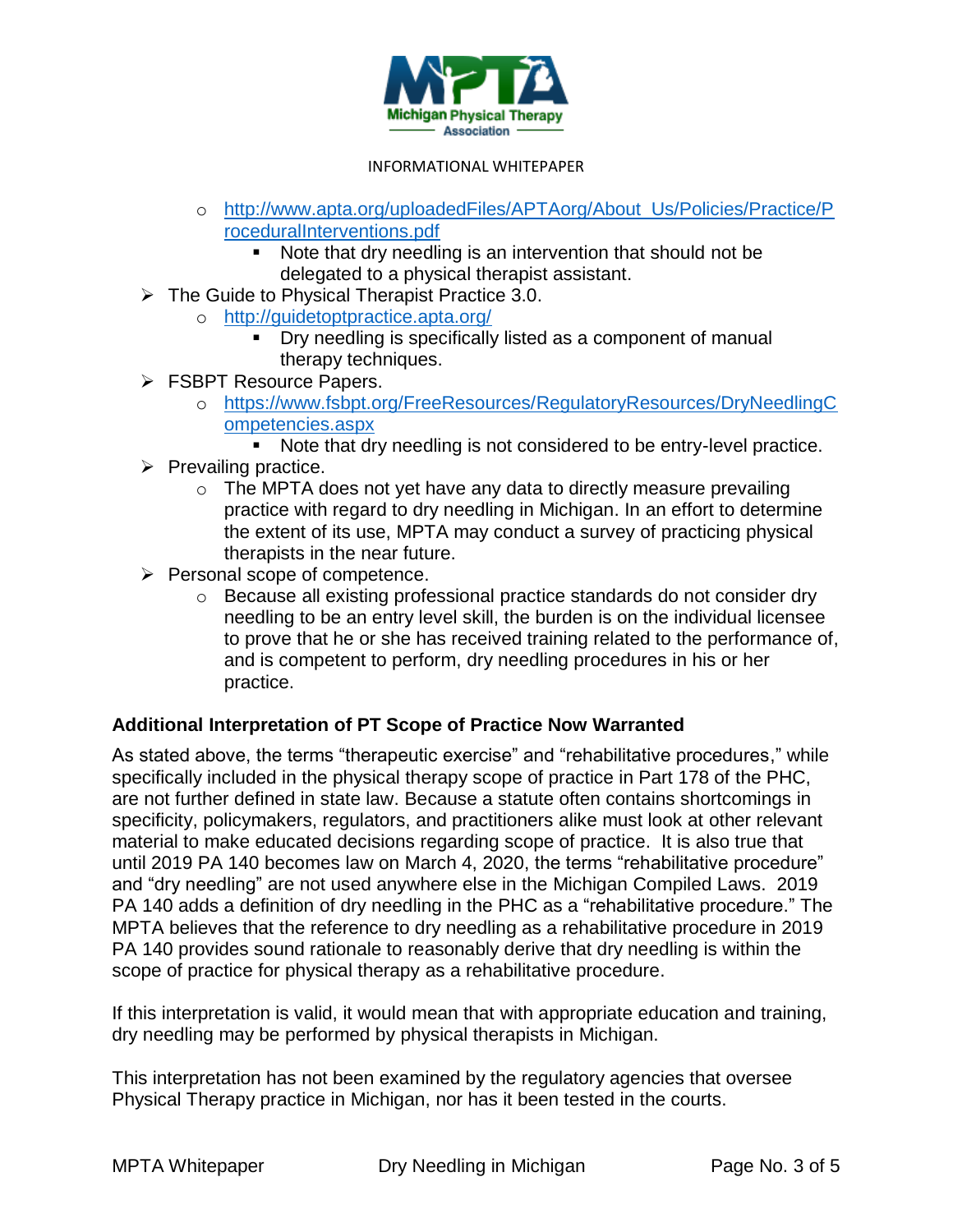

Furthermore, it should not be construed as a legal opinion upon which members base their practice. Rather, members should consult their own legal counsel for formal legal guidance on questions related to their practice.

### **Facility Policies**

If you are employed as a physical therapist, failure to follow facility policies can increase legal exposure in the event of a complaint or lawsuit. Therefore, individual physical therapists should inquire with your employer as to whether performance of dry needling by physical therapists is permitted in your organization.

## **Billing and Coding**

The American Medical Association has recently developed two Common Procedural Terminology codes related to the performance of dry needling:

20560 – Needle insertion(s) without injection(s), 1 or 2 muscle(s).

20561 – Needle insertion(s) without injection(s), 3 or more muscle(s).

It is unclear whether any payer, including Medicare, intends to pay for these procedure codes. MPTA will work with payers regarding payment for these rehabilitative procedures and provide updates to our members as appropriate.

#### **Needle Acquisition**

The MPTA is aware of at least one supplier of needles that will not sell needles to physical therapists in any given state unless the appropriate regulatory authority in that state affirms that dry needling is explicitly within the scope of practice of physical therapy. Because dry needling is not specifically listed in Part 178 of the PHC or in rules promulgated by the Michigan Board of Physical Therapy, LARA will not make this statement.

#### **Professional Liability**

The MPTA is aware of at least one professional liability carrier that will not provide liability coverage for dry needling unless the appropriate regulatory authority affirms that dry needling is explicitly within the scope of practice of physical therapy. Because dry needling is not specifically listed in Part 178 of the PHC or in rules promulgated by the Michigan Board of Physical Therapy, LARA will not make this statement. Therefore, it is important to contact your professional liability carrier regarding coverage of dry needling.